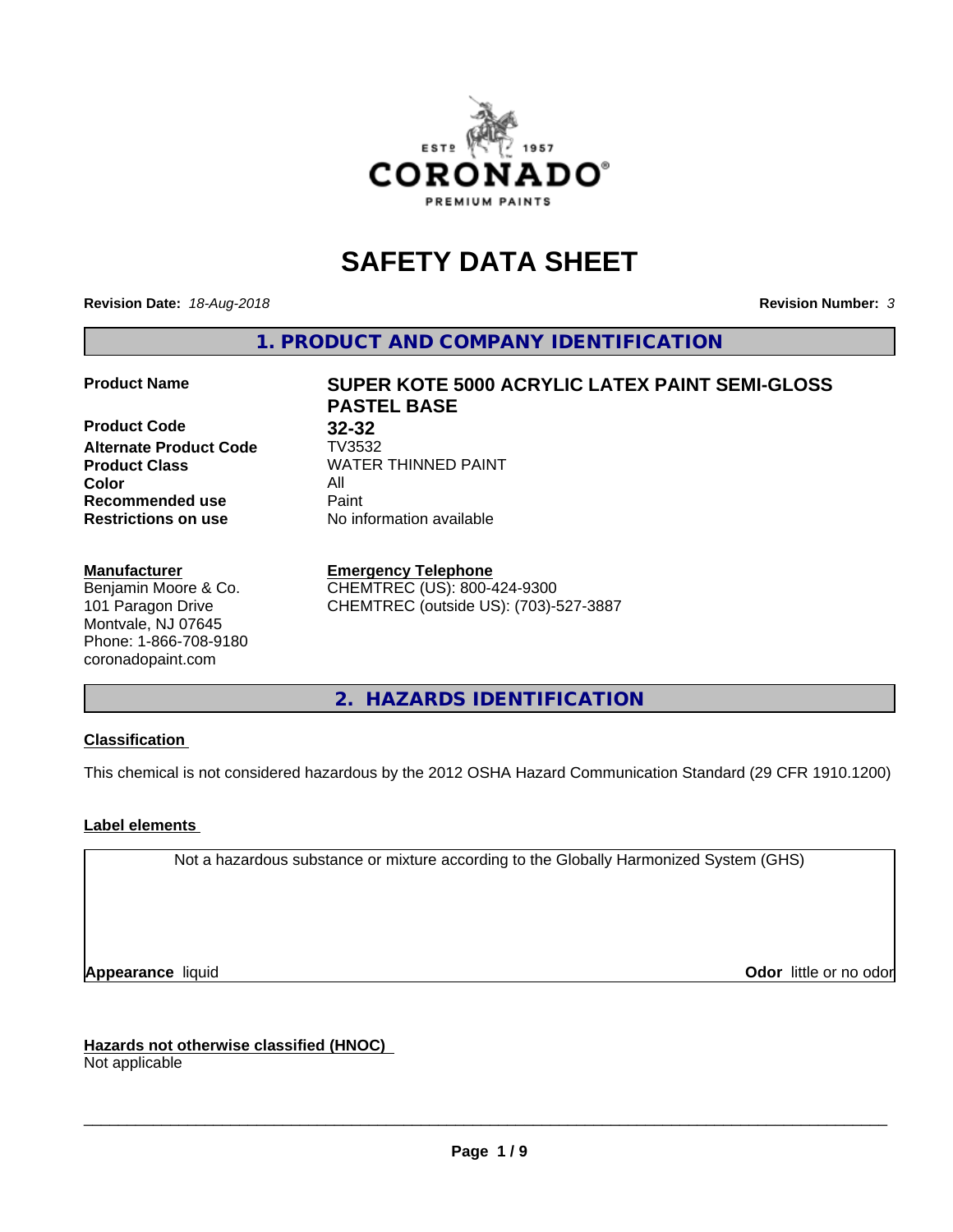#### **Other information**

No information available

# **3. COMPOSITION INFORMATION ON COMPONENTS**

\_\_\_\_\_\_\_\_\_\_\_\_\_\_\_\_\_\_\_\_\_\_\_\_\_\_\_\_\_\_\_\_\_\_\_\_\_\_\_\_\_\_\_\_\_\_\_\_\_\_\_\_\_\_\_\_\_\_\_\_\_\_\_\_\_\_\_\_\_\_\_\_\_\_\_\_\_\_\_\_\_\_\_\_\_\_\_\_\_\_\_\_\_

| Chemical<br>⊟name             | CAS No.<br>r۸                   | <br>$\sim$<br>- 70 |
|-------------------------------|---------------------------------|--------------------|
| Titaniu<br><br>dioxide<br>um. | $\sim$<br>-<br>13463<br>$3 - n$ | $\sim$ $\sim$<br>∼ |
| <br>Kaolin                    | $32-58-7$                       |                    |

|                                                  | 4. FIRST AID MEASURES                                                                                    |
|--------------------------------------------------|----------------------------------------------------------------------------------------------------------|
| <b>General Advice</b>                            | No hazards which require special first aid measures.                                                     |
| <b>Eye Contact</b>                               | Rinse thoroughly with plenty of water for at least 15 minutes and consult a<br>physician.                |
| <b>Skin Contact</b>                              | Wash off immediately with soap and plenty of water while removing all<br>contaminated clothes and shoes. |
| <b>Inhalation</b>                                | Move to fresh air. If symptoms persist, call a physician.                                                |
| Ingestion                                        | Clean mouth with water and afterwards drink plenty of water. Consult a physician<br>if necessary.        |
| <b>Most Important</b><br><b>Symptoms/Effects</b> | None known.                                                                                              |
| <b>Notes To Physician</b>                        | Treat symptomatically.                                                                                   |
|                                                  |                                                                                                          |

**5. FIRE-FIGHTING MEASURES**

| Use extinguishing measures that are appropriate to local<br>circumstances and the surrounding environment.                                   |
|----------------------------------------------------------------------------------------------------------------------------------------------|
| As in any fire, wear self-contained breathing apparatus<br>pressure-demand, MSHA/NIOSH (approved or equivalent)<br>and full protective gear. |
| Closed containers may rupture if exposed to fire or<br>extreme heat.                                                                         |
| No.                                                                                                                                          |
| No.                                                                                                                                          |
| Not applicable<br>Not applicable<br>Not applicable                                                                                           |
|                                                                                                                                              |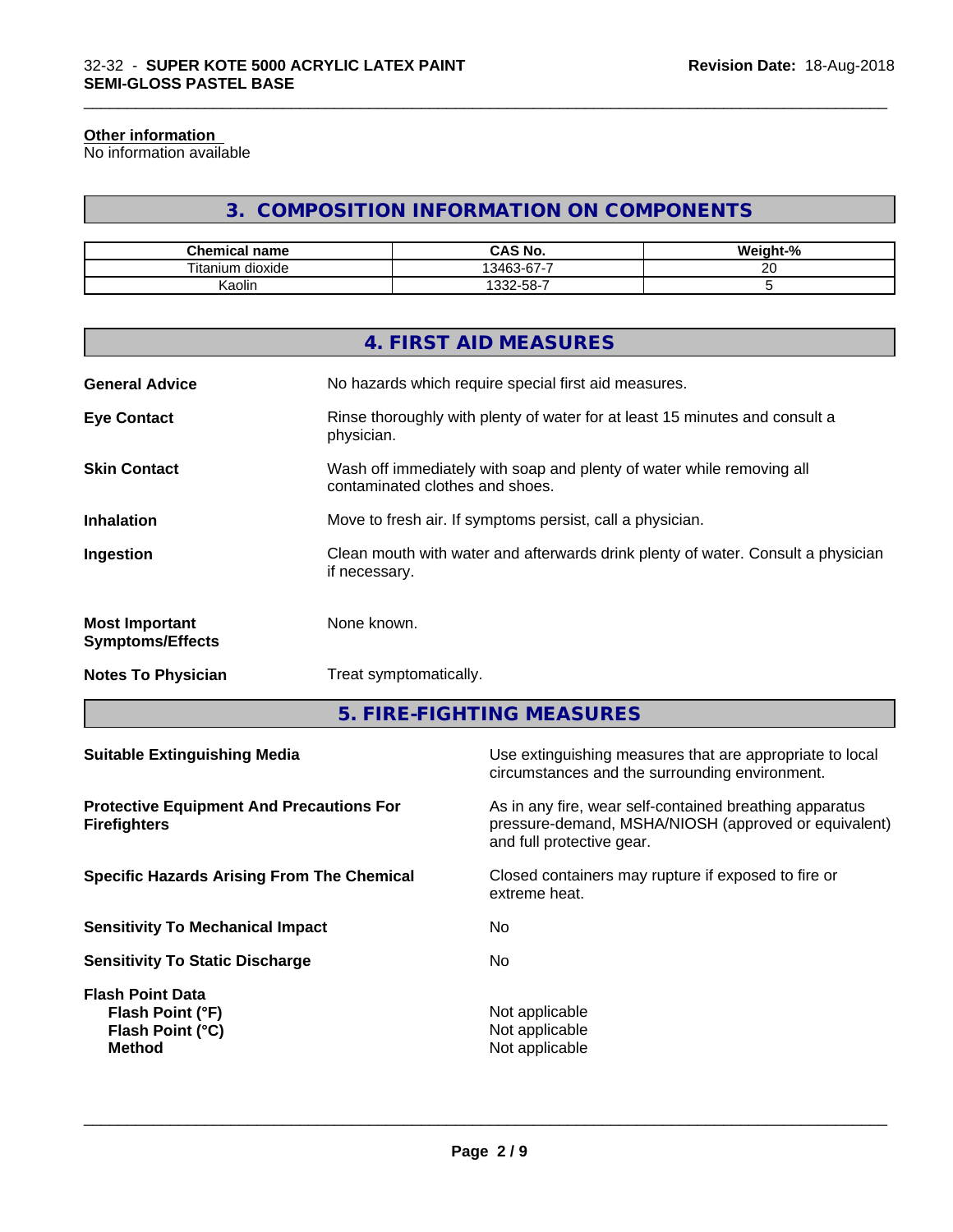#### **Flammability Limits In Air**

**Lower flammability limit:** Not applicable **Upper flammability limit:** Not applicable

\_\_\_\_\_\_\_\_\_\_\_\_\_\_\_\_\_\_\_\_\_\_\_\_\_\_\_\_\_\_\_\_\_\_\_\_\_\_\_\_\_\_\_\_\_\_\_\_\_\_\_\_\_\_\_\_\_\_\_\_\_\_\_\_\_\_\_\_\_\_\_\_\_\_\_\_\_\_\_\_\_\_\_\_\_\_\_\_\_\_\_\_\_

**NFPA Health:** 1 **Flammability:** 0 **Instability:** 0 **Special:** Not Applicable

#### **NFPA Legend**

- 0 Not Hazardous
- 1 Slightly
- 2 Moderate
- 3 High
- 4 Severe

*The ratings assigned are only suggested ratings, the contractor/employer has ultimate responsibilities for NFPA ratings where this system is used.*

*Additional information regarding the NFPA rating system is available from the National Fire Protection Agency (NFPA) at www.nfpa.org.*

## **6. ACCIDENTAL RELEASE MEASURES**

| <b>Personal Precautions</b>      | Avoid contact with skin, eyes and clothing. Ensure adequate ventilation.                                                                                                         |
|----------------------------------|----------------------------------------------------------------------------------------------------------------------------------------------------------------------------------|
| <b>Other Information</b>         | Prevent further leakage or spillage if safe to do so.                                                                                                                            |
| <b>Environmental precautions</b> | See Section 12 for additional Ecological Information.                                                                                                                            |
| <b>Methods for Cleaning Up</b>   | Soak up with inert absorbent material. Sweep up and shovel into suitable<br>containers for disposal.                                                                             |
|                                  | 7. HANDLING AND STORAGE                                                                                                                                                          |
| <b>Handling</b>                  | Avoid contact with skin, eyes and clothing. Avoid breathing vapors, spray mists or<br>sanding dust. In case of insufficient ventilation, wear suitable respiratory<br>equipment. |
| <b>Storage</b>                   | Keep container tightly closed. Keep out of the reach of children.                                                                                                                |
| <b>Incompatible Materials</b>    | No information available                                                                                                                                                         |

**8. EXPOSURE CONTROLS/PERSONAL PROTECTION**

#### **Exposure Limits**

| <b>Chemical name</b> | <b>ACGIH TLV</b>           | <b>OSHA PEL</b>          |
|----------------------|----------------------------|--------------------------|
| Titanium dioxide     | 10 mg/m <sup>3</sup> - TWA | 15 mg/m $3$ - TWA        |
| Kaolin               | $2 \text{ mg/m}^3$ - TWA   | 15 mg/m $3$ - TWA        |
|                      |                            | $5 \text{ mg/m}^3$ - TWA |

#### **Legend**

ACGIH - American Conference of Governmental Industrial Hygienists Exposure Limits OSHA - Occupational Safety & Health Administration Exposure Limits N/E - Not Established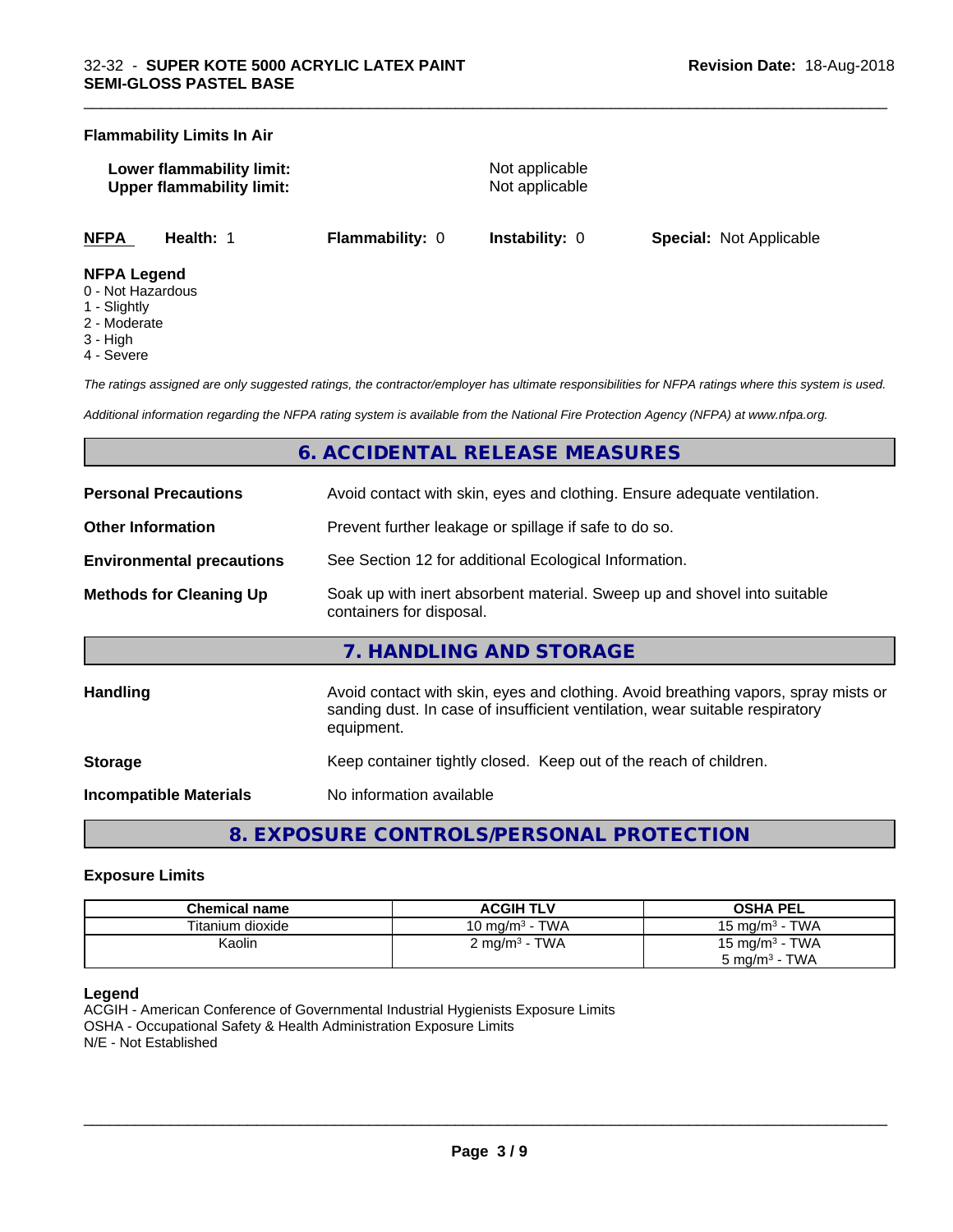| <b>Engineering Measures</b>          | Ensure adequate ventilation, especially in confined areas.                                                                          |  |  |
|--------------------------------------|-------------------------------------------------------------------------------------------------------------------------------------|--|--|
| <b>Personal Protective Equipment</b> |                                                                                                                                     |  |  |
| <b>Eye/Face Protection</b>           | Safety glasses with side-shields.                                                                                                   |  |  |
| <b>Skin Protection</b>               | Protective gloves and impervious clothing.                                                                                          |  |  |
| <b>Respiratory Protection</b>        | In case of insufficient ventilation wear suitable respiratory equipment.                                                            |  |  |
| <b>Hygiene Measures</b>              | Avoid contact with skin, eyes and clothing. Remove and wash contaminated<br>clothing before re-use. Wash thoroughly after handling. |  |  |

#### **9. PHYSICAL AND CHEMICAL PROPERTIES**

| Appearance                           | liquid                   |
|--------------------------------------|--------------------------|
| Odor                                 | little or no odor        |
| <b>Odor Threshold</b>                | No information available |
| Density (Ibs/gal)                    | $10.3 - 10.4$            |
| <b>Specific Gravity</b>              | $1.23 - 1.25$            |
| рH                                   | No information available |
| <b>Viscosity (cps)</b>               | No information available |
| Solubility(ies)                      | No information available |
| <b>Water solubility</b>              | No information available |
| <b>Evaporation Rate</b>              | No information available |
| Vapor pressure @20 °C (kPa)          | No information available |
| Vapor density                        | No information available |
| Wt. % Solids                         | $40 - 50$                |
| Vol. % Solids                        | $25 - 35$                |
| Wt. % Volatiles                      | $50 - 60$                |
| Vol. % Volatiles                     | $65 - 75$                |
| <b>VOC Regulatory Limit (g/L)</b>    | < 50                     |
| <b>Boiling Point (°F)</b>            | 212                      |
| <b>Boiling Point (°C)</b>            | 100                      |
| <b>Freezing Point (°F)</b>           | 32                       |
| <b>Freezing Point (°C)</b>           | 0                        |
| Flash Point (°F)                     | Not applicable           |
| Flash Point (°C)                     | Not applicable           |
| <b>Method</b>                        | Not applicable           |
| Flammability (solid, gas)            | Not applicable           |
| <b>Upper flammability limit:</b>     | Not applicable           |
| Lower flammability limit:            | Not applicable           |
| <b>Autoignition Temperature (°F)</b> | No information available |
| <b>Autoignition Temperature (°C)</b> | No information available |
| Decomposition Temperature (°F)       | No information available |
| Decomposition Temperature (°C)       | No information available |
| <b>Partition coefficient</b>         | No information available |

\_\_\_\_\_\_\_\_\_\_\_\_\_\_\_\_\_\_\_\_\_\_\_\_\_\_\_\_\_\_\_\_\_\_\_\_\_\_\_\_\_\_\_\_\_\_\_\_\_\_\_\_\_\_\_\_\_\_\_\_\_\_\_\_\_\_\_\_\_\_\_\_\_\_\_\_\_\_\_\_\_\_\_\_\_\_\_\_\_\_\_\_\_

**10. STABILITY AND REACTIVITY**

**Reactivity** Not Applicable

**Chemical Stability Stable under normal conditions.** 

**Conditions to avoid Conditions to avoid Prevent from freezing.**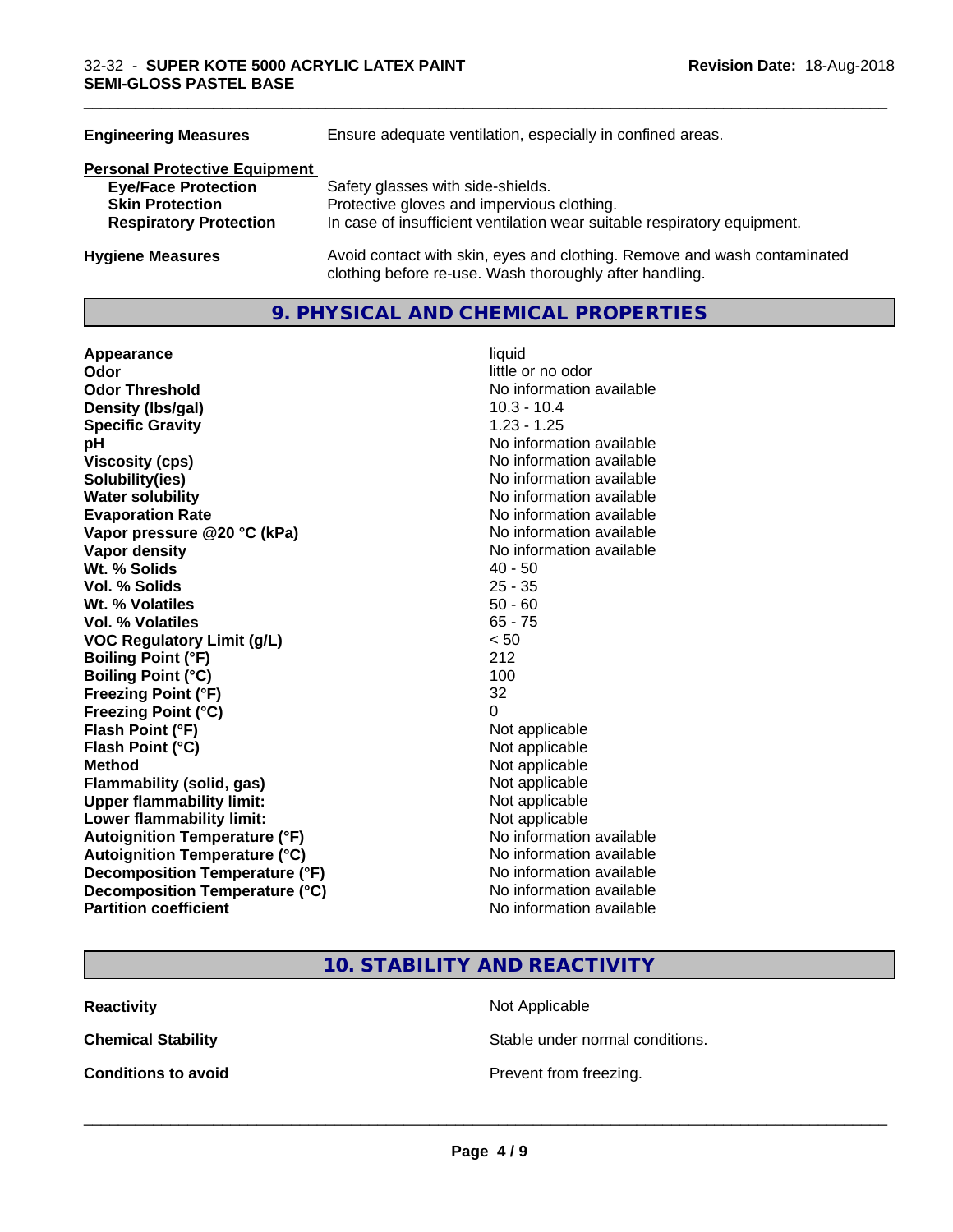| <b>Incompatible Materials</b>             | No materials to be especially mentioned.                                                                        |  |  |
|-------------------------------------------|-----------------------------------------------------------------------------------------------------------------|--|--|
|                                           |                                                                                                                 |  |  |
| <b>Hazardous Decomposition Products</b>   | None under normal use.                                                                                          |  |  |
| <b>Possibility of hazardous reactions</b> | None under normal conditions of use.                                                                            |  |  |
|                                           | 11. TOXICOLOGICAL INFORMATION                                                                                   |  |  |
| <b>Product Information</b>                |                                                                                                                 |  |  |
| Information on likely routes of exposure  |                                                                                                                 |  |  |
| <b>Principal Routes of Exposure</b>       | Eye contact, skin contact and inhalation.                                                                       |  |  |
| <b>Acute Toxicity</b>                     |                                                                                                                 |  |  |
| <b>Product Information</b>                | No information available                                                                                        |  |  |
|                                           | Symptoms related to the physical, chemical and toxicological characteristics                                    |  |  |
| <b>Symptoms</b>                           | No information available                                                                                        |  |  |
|                                           | Delayed and immediate effects as well as chronic effects from short and long-term exposure                      |  |  |
| Eye contact                               | May cause slight irritation.                                                                                    |  |  |
| <b>Skin contact</b>                       | Substance may cause slight skin irritation. Prolonged or repeated contact may dry<br>skin and cause irritation. |  |  |
| <b>Inhalation</b>                         | May cause irritation of respiratory tract.                                                                      |  |  |
| Ingestion                                 | Ingestion may cause gastrointestinal irritation, nausea, vomiting and diarrhea.                                 |  |  |
| Sensitization                             | No information available                                                                                        |  |  |
| <b>Neurological Effects</b>               | No information available.                                                                                       |  |  |
| <b>Mutagenic Effects</b>                  | No information available.                                                                                       |  |  |
| <b>Reproductive Effects</b>               | No information available.                                                                                       |  |  |
| <b>Developmental Effects</b>              | No information available.                                                                                       |  |  |
| <b>Target organ effects</b>               | No information available.                                                                                       |  |  |
| <b>STOT - single exposure</b>             | No information available.                                                                                       |  |  |
| <b>STOT - repeated exposure</b>           | No information available.                                                                                       |  |  |
| Other adverse effects                     | No information available.                                                                                       |  |  |
| <b>Aspiration Hazard</b>                  | No information available                                                                                        |  |  |
| <b>Numerical measures of toxicity</b>     |                                                                                                                 |  |  |
|                                           | The following values are calculated based on chapter 3.1 of the GHS document                                    |  |  |

\_\_\_\_\_\_\_\_\_\_\_\_\_\_\_\_\_\_\_\_\_\_\_\_\_\_\_\_\_\_\_\_\_\_\_\_\_\_\_\_\_\_\_\_\_\_\_\_\_\_\_\_\_\_\_\_\_\_\_\_\_\_\_\_\_\_\_\_\_\_\_\_\_\_\_\_\_\_\_\_\_\_\_\_\_\_\_\_\_\_\_\_\_

**ATEmix (oral)** 55774 mg/kg

#### **Component Information**

Titanium dioxide LD50 Oral: > 10000 mg/kg (Rat) **Kaolin** LD50 Oral: > 5000 mg/kg (Rat)

#### **Carcinogenicity**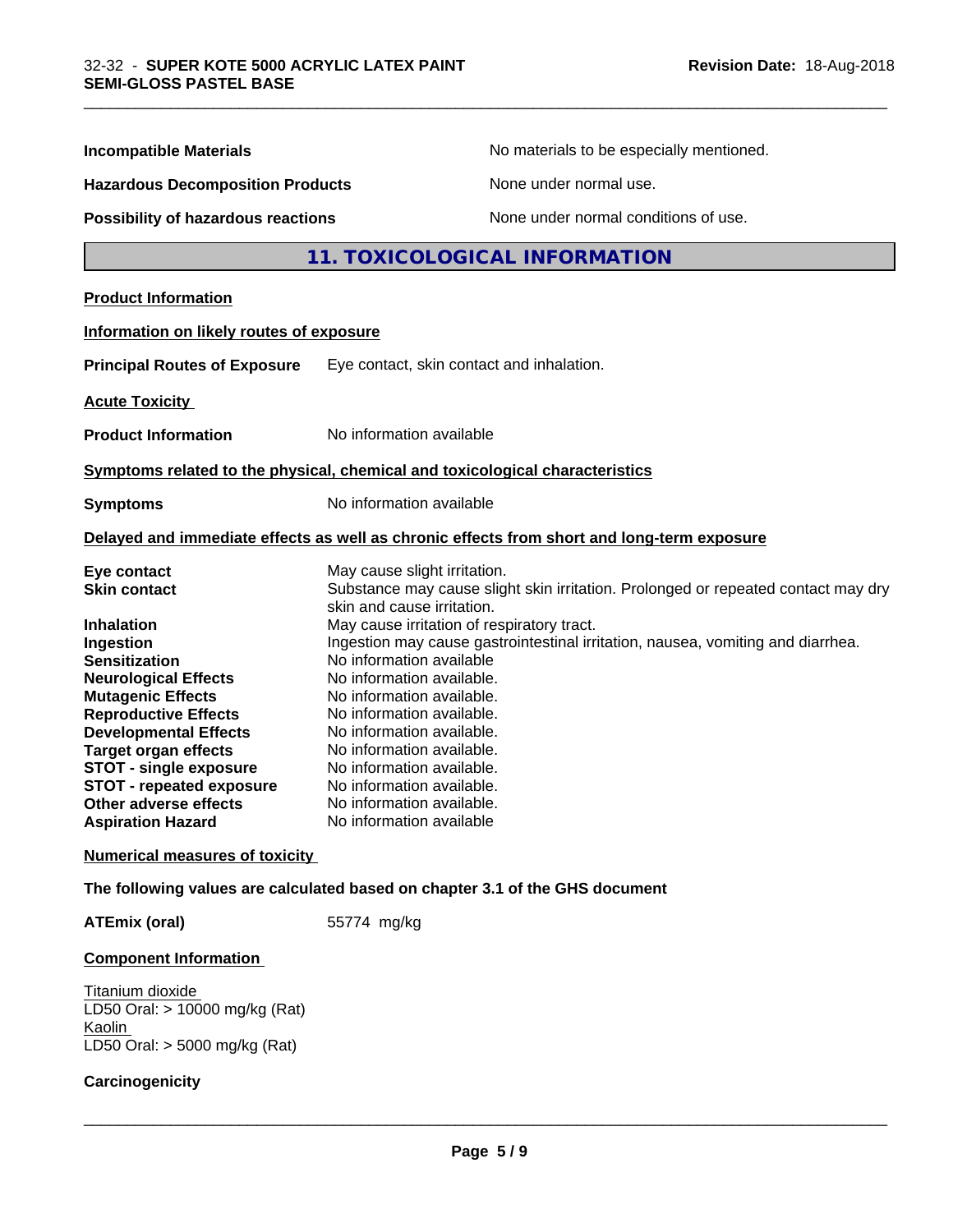*The information below indicateswhether each agency has listed any ingredient as a carcinogen:.*

| <b>Chemical</b><br>name  | <b>IARC</b>                    | <b>NTP</b> | <b>OSHA</b> |
|--------------------------|--------------------------------|------------|-------------|
|                          | . .<br>2B<br>Possible<br>Human |            | Listed<br>. |
| .<br>dioxide<br>⊺itanium | Carcinogen                     |            |             |

\_\_\_\_\_\_\_\_\_\_\_\_\_\_\_\_\_\_\_\_\_\_\_\_\_\_\_\_\_\_\_\_\_\_\_\_\_\_\_\_\_\_\_\_\_\_\_\_\_\_\_\_\_\_\_\_\_\_\_\_\_\_\_\_\_\_\_\_\_\_\_\_\_\_\_\_\_\_\_\_\_\_\_\_\_\_\_\_\_\_\_\_\_

• Although IARC has classified titanium dioxide as possibly carcinogenic to humans (2B), their summary concludes: "No significant exposure to titanium dioxide is thought to occur during the use of products in which titanium dioxide is bound to other materials, such as paint."

#### **Legend**

IARC - International Agency for Research on Cancer NTP - National Toxicity Program OSHA - Occupational Safety & Health Administration

**12. ECOLOGICAL INFORMATION**

#### **Ecotoxicity Effects**

The environmental impact of this product has not been fully investigated.

#### **Product Information**

#### **Acute Toxicity to Fish**

No information available

#### **Acute Toxicity to Aquatic Invertebrates**

No information available

#### **Acute Toxicity to Aquatic Plants**

No information available

#### **Persistence / Degradability**

No information available.

#### **Bioaccumulation**

There is no data for this product.

#### **Mobility in Environmental Media**

No information available.

#### **Ozone**

No information available

#### **Component Information**

#### **Acute Toxicity to Fish**

Titanium dioxide  $LC50:$  > 1000 mg/L (Fathead Minnow - 96 hr.)

#### **Acute Toxicity to Aquatic Invertebrates**

No information available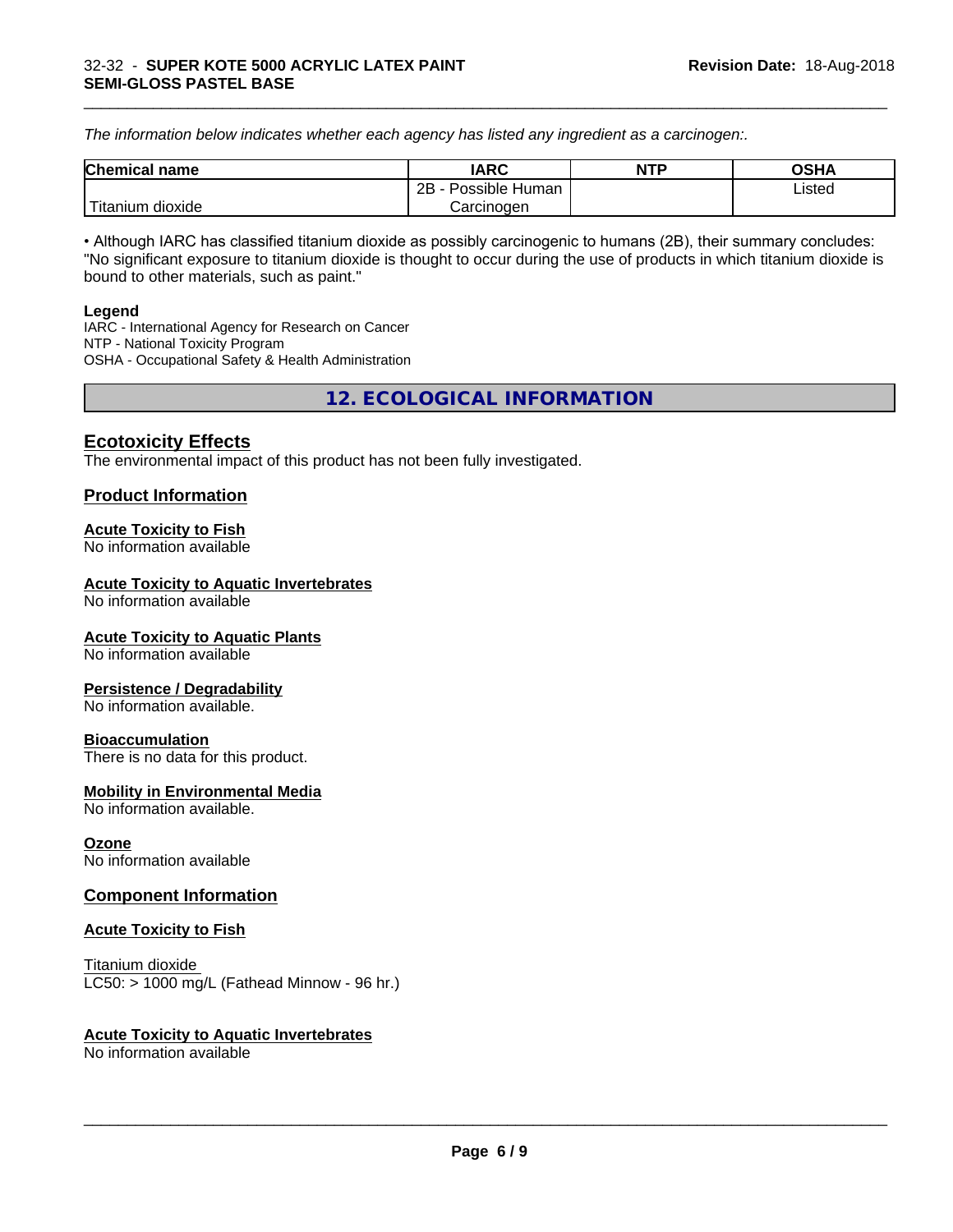#### **Acute Toxicity to Aquatic Plants**

No information available

|                              | 13. DISPOSAL CONSIDERATIONS                                                                                                                                                                                               |
|------------------------------|---------------------------------------------------------------------------------------------------------------------------------------------------------------------------------------------------------------------------|
| <b>Waste Disposal Method</b> | Dispose of in accordance with federal, state, and local regulations. Local<br>requirements may vary, consult your sanitation department or state-designated<br>environmental protection agency for more disposal options. |
|                              | 14. TRANSPORT INFORMATION                                                                                                                                                                                                 |
| <b>DOT</b>                   | Not regulated                                                                                                                                                                                                             |
| <b>ICAO/IATA</b>             | Not regulated                                                                                                                                                                                                             |
| <b>IMDG/IMO</b>              | Not regulated                                                                                                                                                                                                             |
|                              | <b>15. REGULATORY INFORMATION</b>                                                                                                                                                                                         |

\_\_\_\_\_\_\_\_\_\_\_\_\_\_\_\_\_\_\_\_\_\_\_\_\_\_\_\_\_\_\_\_\_\_\_\_\_\_\_\_\_\_\_\_\_\_\_\_\_\_\_\_\_\_\_\_\_\_\_\_\_\_\_\_\_\_\_\_\_\_\_\_\_\_\_\_\_\_\_\_\_\_\_\_\_\_\_\_\_\_\_\_\_

#### **International Inventories**

| <b>TSCA: United States</b> | Yes - All components are listed or exempt. |
|----------------------------|--------------------------------------------|
| <b>DSL: Canada</b>         | Yes - All components are listed or exempt. |

### **Federal Regulations**

| SARA 311/312 hazardous categorization |    |  |
|---------------------------------------|----|--|
| Acute health hazard                   | Nο |  |
| Chronic Health Hazard                 | Nο |  |
| Fire hazard                           | Nο |  |
| Sudden release of pressure hazard     | N٥ |  |

Reactive Hazard No

#### **SARA 313**

Section 313 of Title III of the Superfund Amendments and Reauthorization Act of 1986 (SARA). This product contains a chemical or chemicals which are subject to the reporting requirements of the Act and Title 40 of the Code of Federal Regulations, Part 372:

*None*

**Clean Air Act,Section 112 Hazardous Air Pollutants (HAPs) (see 40 CFR 61)**

This product contains the following HAPs:

*None*

#### **US State Regulations**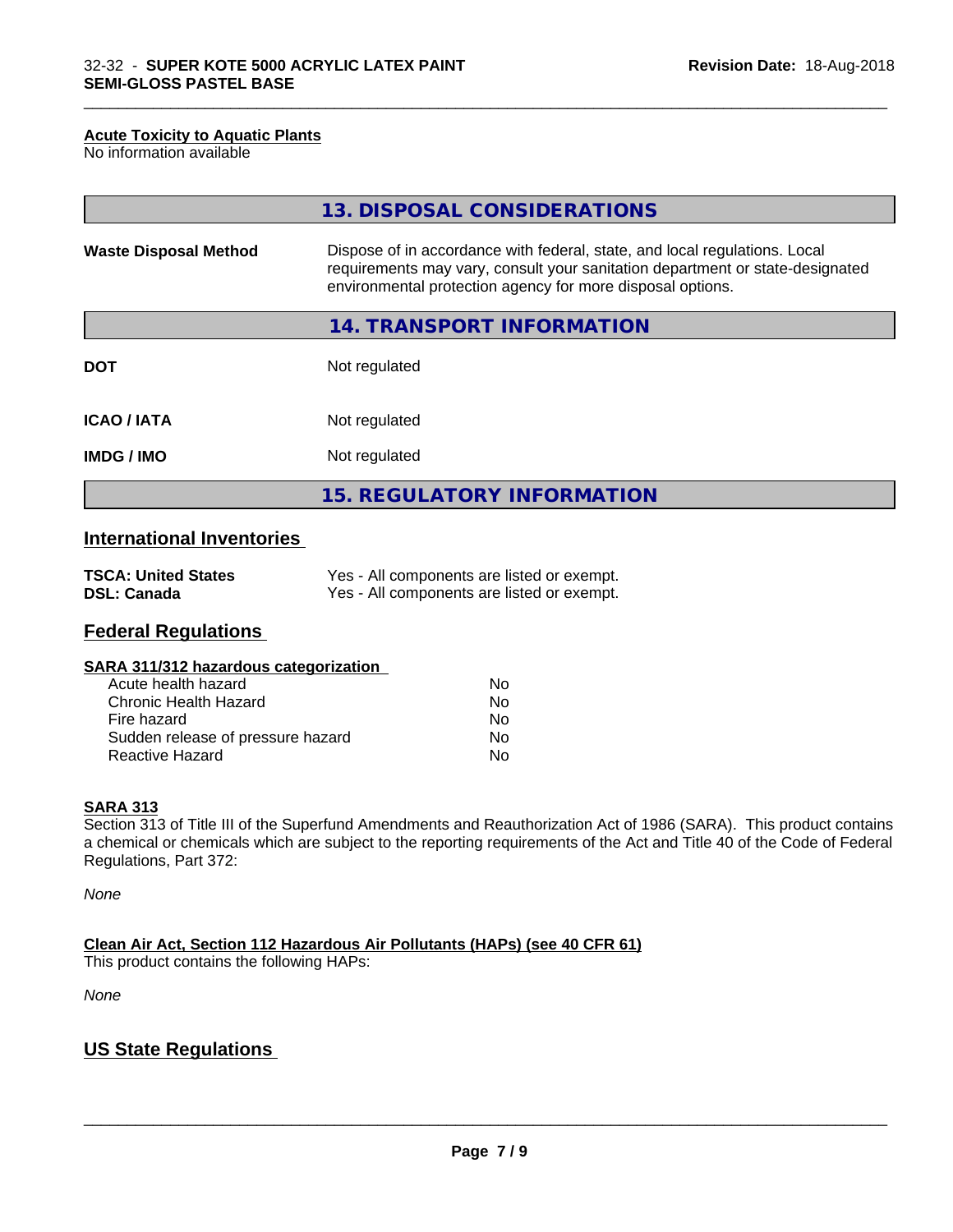#### **California Proposition 65**

# **AN** WARNING: Cancer and Reproductive Harm– www.P65warnings.ca.gov

#### **State Right-to-Know**

| Chemical<br>name     | - -<br>Ma<br>atilystus – | Jersev<br><b>Nev</b> | าnsvlvania |
|----------------------|--------------------------|----------------------|------------|
| l itanium<br>dioxide |                          |                      |            |
| Kaolin               |                          |                      |            |

\_\_\_\_\_\_\_\_\_\_\_\_\_\_\_\_\_\_\_\_\_\_\_\_\_\_\_\_\_\_\_\_\_\_\_\_\_\_\_\_\_\_\_\_\_\_\_\_\_\_\_\_\_\_\_\_\_\_\_\_\_\_\_\_\_\_\_\_\_\_\_\_\_\_\_\_\_\_\_\_\_\_\_\_\_\_\_\_\_\_\_\_\_

#### **Legend**

X - Listed

| <b>16. OTHER INFORMATION</b> |           |                                                                                 |                      |          |  |  |  |
|------------------------------|-----------|---------------------------------------------------------------------------------|----------------------|----------|--|--|--|
| HMIS -                       | Health: 1 | <b>Flammability: 0</b>                                                          | <b>Reactivity: 0</b> | $PPE: -$ |  |  |  |
| <b>HMIS Legend</b>           |           |                                                                                 |                      |          |  |  |  |
| 0 - Minimal Hazard           |           |                                                                                 |                      |          |  |  |  |
| 1 - Slight Hazard            |           |                                                                                 |                      |          |  |  |  |
| 2 - Moderate Hazard          |           |                                                                                 |                      |          |  |  |  |
| 3 - Serious Hazard           |           |                                                                                 |                      |          |  |  |  |
| 4 - Severe Hazard            |           |                                                                                 |                      |          |  |  |  |
| * - Chronic Hazard           |           |                                                                                 |                      |          |  |  |  |
|                              |           | $X$ - Consult your supervisor or $S \cap P$ for "Special" handling instructions |                      |          |  |  |  |

*Note: The PPE rating has intentionally been left blank. Choose appropriate PPE that will protect employees from the hazards the material will present under the actual normal conditions of use.*  $\lambda$  - Consult your supervisor or S.O.P. for "Special" handling instructions.

*Caution: HMISÒ ratings are based on a 0-4 rating scale, with 0 representing minimal hazards or risks, and 4 representing significant hazards or risks. Although HMISÒ ratings are not required on MSDSs under 29 CFR 1910.1200, the preparer, has chosen to provide them. HMISÒ ratings are to be used only in conjunction with a fully implemented HMISÒ program by workers who have received appropriate HMISÒ training. HMISÒ is a registered trade and service mark of the NPCA. HMISÒ materials may be purchased exclusively from J. J. Keller (800) 327-6868.*

 **WARNING!** If you scrape, sand, or remove old paint, you may release lead dust. LEAD IS TOXIC. EXPOSURE TO LEAD DUST CAN CAUSE SERIOUS ILLNESS, SUCH AS BRAIN DAMAGE, ESPECIALLY IN CHILDREN. PREGNANT WOMEN SHOULD ALSO AVOID EXPOSURE.Wear a NIOSH approved respirator to control lead exposure. Clean up carefully with a HEPA vacuum and a wet mop. Before you start, find out how to protect yourself and your family by contacting the National Lead Information Hotline at 1-800-424-LEAD or log on to www.epa.gov/lead.

| <b>Prepared By</b>      | <b>Product Stewardship Department</b><br>Benjamin Moore & Co.<br>101 Paragon Drive<br>Montvale, NJ 07645<br>800-225-5554 |
|-------------------------|--------------------------------------------------------------------------------------------------------------------------|
| <b>Revision Date:</b>   | 18-Aug-2018                                                                                                              |
| <b>Revision Summary</b> | Not available                                                                                                            |

Disclaimer